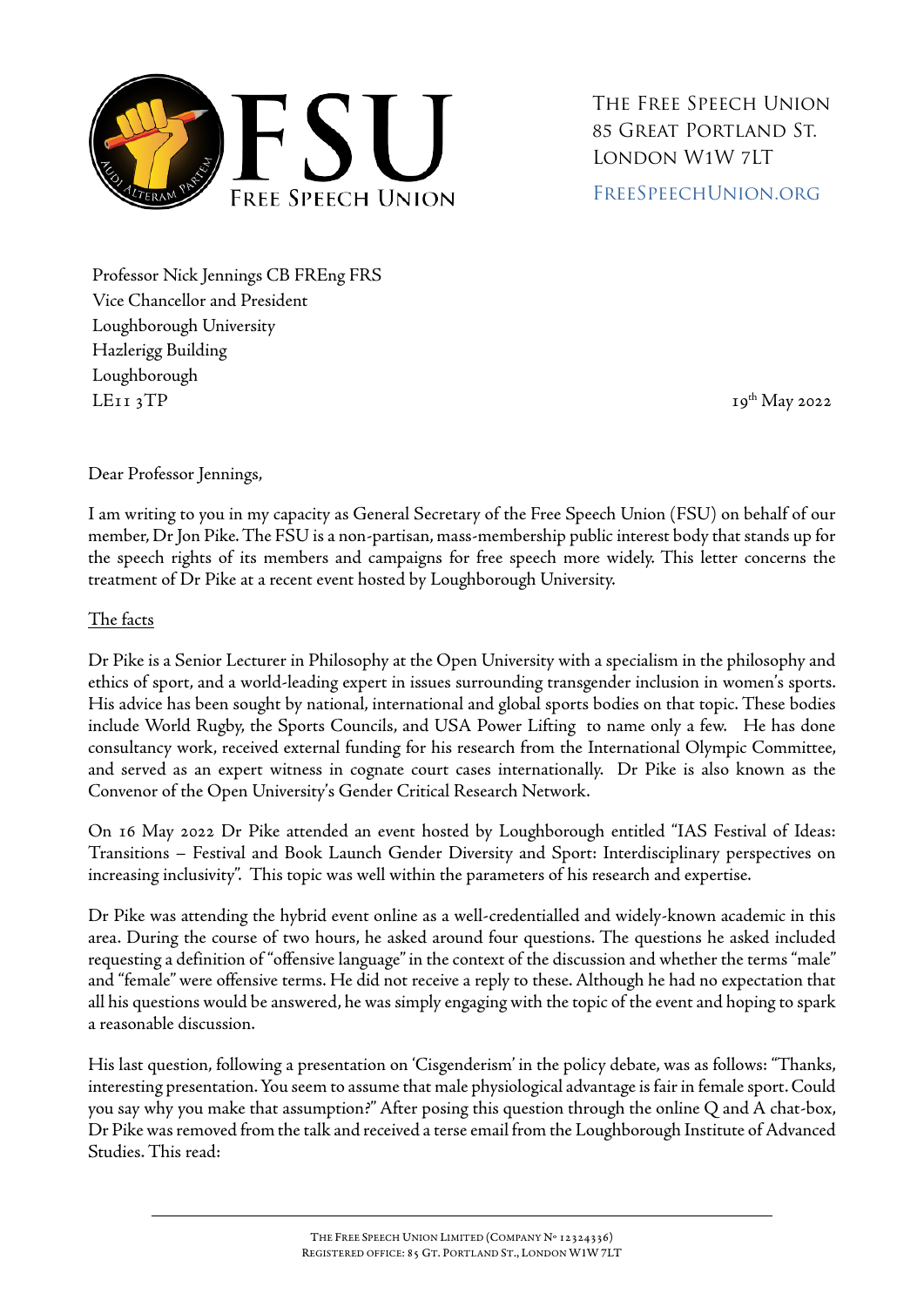Jon, due to the disruptive nature of your questioning and as per the terms of joining the event we have removed you.

Dr Pike rejects the allegation that he was in any way disruptive, not least as he seemed to be the only online attendee, that he was on mute for the entirety of the talk and not even visible, and that his questions were posed through the Q and A chat-box. He had no power to disrupt proceedings even if he had wanted to, which he did not.

Dr Pike also rejects the claim that he violated the "terms of joining the event". He did not use "oppressive language" and he respected "the experiences and identities of event participants" as these terms requested. The claim that he did not do this, which Loughborough's *Institute of Advanced Studies* made, is professionally damaging.

Following this, Dr Pike wrote to you, and your Chief Operating Officer, Mr Richard Taylor, replied on your behalf. Dr Pike stated his view that his treatment by Loughborough was a breach of his right to academic freedom and his rights under the Equality Act. Mr Taylor confirmed that it was not proper to remove Dr Pike from the seminar, though only because the action had been taken without organisers first explaining why his questions were somehow "causing concern". Troublingly, Mr Taylor's response attempted to justify Dr Pike's treatment on the grounds that "You have been openly critical of colleagues' work in this and cognate areas".

Mr Taylor also advanced the argument that Dr Pike's prior Twitter posts "suggested a general hostility to work in this area". In fact, Dr Pike's core academic interest lies in this area. Far from being 'hostile' to work in this area, he simply takes a dissenting view from current orthodox opinions on the subject, which seems likely to be the real issue here. However, public bodies do not have the right to stifle heterodox opinions/speech. Far from it – as a liberal democratic country, all speech, particularly academic speech, is protected in law; protections that are due to be strengthened by the Higher Education (Freedom of Speech) Bill.

## Legal duties

## Human Rights Act 1998

Loughborough University is a public authority for the purposes of section 6 of the Human Rights Act 1998 and must, therefore, not act incompatibly with the Article 10 right to freedom of expression enshrined within the European Convention on Human Rights (ECHR). This right has been held to extend not only to "information or ideas that are favourably received or regarded as inoffensive or as a matter of indifference, but also to those that offend, shock or disturb the State or any sector of the population".

Further, 'academic freedom' [has been defined](https://assembly.coe.int/nw/xml/XRef/Xref-XML2HTML-en.asp?fileid=17469&lang=en) as a key facet of the Article 10 right and encompasses academics' right to "freedom of expression and action, freedom to disseminate information and conduct research and distribute knowledge and truth without restriction" and **has been held to apply [beyond the](https://hudoc.echr.coe.int/fre#%7B%22itemid%22:%5B%22001-144129%22%5D%7D)**  [teaching and research settings.](https://hudoc.echr.coe.int/fre#%7B%22itemid%22:%5B%22001-144129%22%5D%7D) Even minimal reprimand [can constitute an unlawful interference](https://laweuro.com/?p=7351) with an academic's exercise of academic freedom as even this can have a 'chilling effect'. This high bar for interference is the result of the status (or 'burden') of academics as 'public watchdogs' – their job is essential to the proper functioning of democratic society.

Indeed, the [Council of Europe](https://assembly.coe.int/nw/xml/XRef/Xref-XML2HTML-en.asp?fileid=17469&lang=en) (of which the UK is still a member) has rightly underlined that a society which violates the principle of academic freedom inevitably reverts into "intellectual relapse and, consequently, social and economic stagnation". Academic freedom is not only for the benefit of enabling academics to do their jobs, but is in fact a public good within the liberal paradigm. It exemplifies and advances the free exchange of all ideas (no matter how distasteful or unpopular) in pursuit of truth, progress, and the fulfilment of individual and societal needs. It must, therefore, be robustly defended.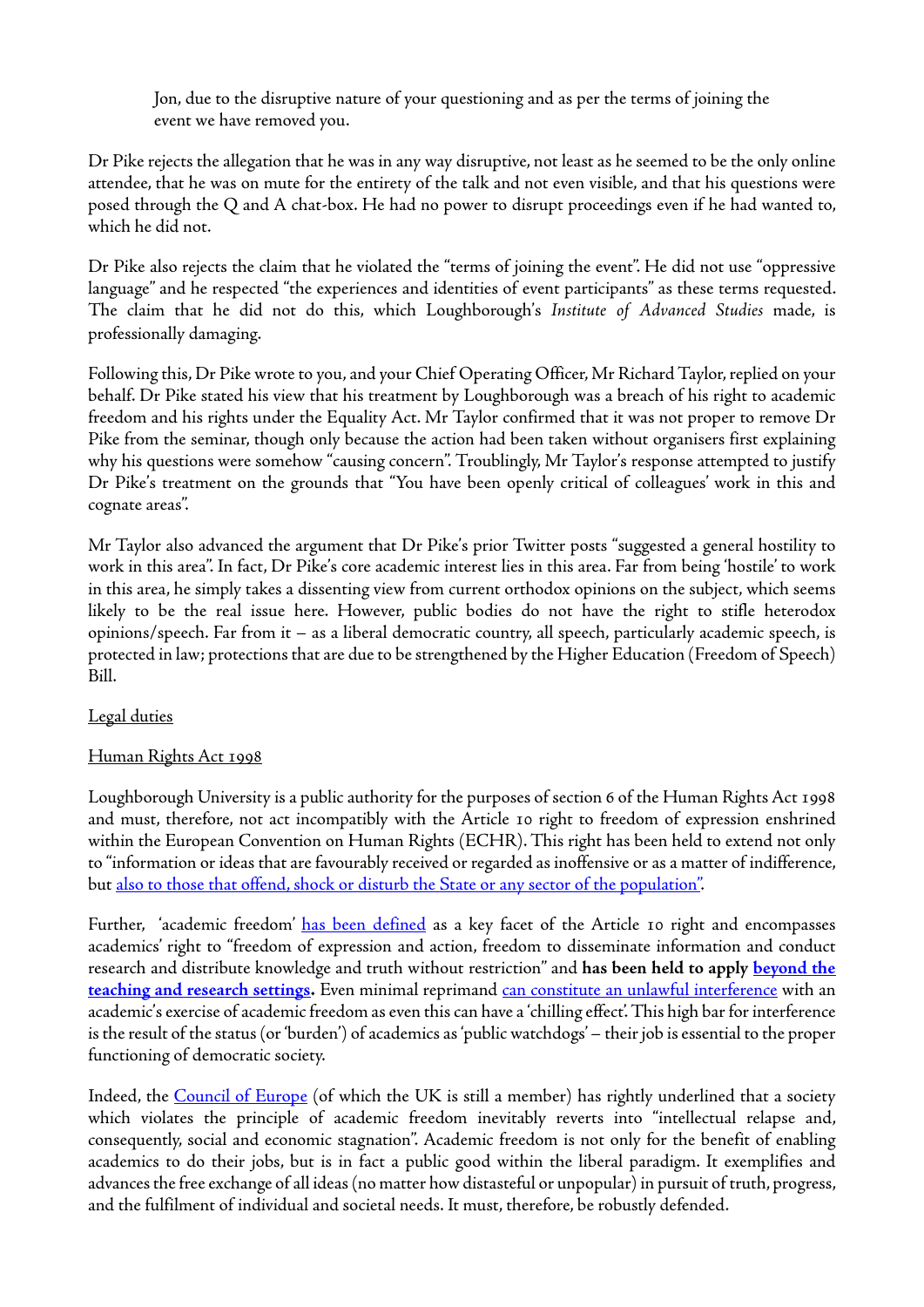Of course, the right to free expression under Article 10 is not unqualified (see Article 10(2) of the ECHR). However, given the fact that Article  $I_0(2)$  must be construed narrowly as a general rule (i.e., there is not a lot of room for interference with the right to freedom of expression) and the particular importance granted to academic freedom, we suggest that an argument claiming interference with Dr Pike's rights is justifiable under Article 10(2) and was both unreasonable and unsustainable.

## Equality Act 2010

Loughborough University is also subject to the Public Sector Equality Duty which can be found at section 149 of the Equality Act (EqA). Under this duty, it must have due regard to the need for elimination of discrimination and harassment in the exercise of its functions. It is our contention that Loughborough University may have breached this duty.

Dr Pike was clearly and directly discriminated against  $(s_1; (s_1; (s_1), E_qA)$  on the basis of a protected characteristic: his Gender Critical beliefs. This philosophical belief (s10, EqA) posits that a person's sex is an immutable characteristic determined by the possession of certain chromosomes, and not a social construct. For the avoidance of doubt, please note that this belief has [recently been identified as](https://assets.publishing.service.gov.uk/media/60c1cce1d3bf7f4bd9814e39/Maya_Forstater_v_CGD_Europe_and_others_UKEAT0105_20_JOJ.pdf) "worthy of respect in a democratic society, not incompatible with human dignity and not in conflict with the fundamental rights of others" by the Employment Appeal Tribunal. Hence, it is unlikely that there would be any justifiable reason for Loughborough's breach of the section 149 duty.

# Further action

We are therefore asking you for:

- 1) An acknowledgement of Loughborough University's duties with regards to free speech; and
- 2) A public apology from the University, with wording to be agreed with Dr Pike, to be published with reasonable prominence on the university's website and social media accounts, for his treatment. This must include a categorical rejection of the claim that Dr Pike used "oppressive language" or, as [suggested by your employee,](https://twitter.com/anastasia_ch90/status/1526210402614493184) that he made "transphobic comments" or engaged in "abusive speech."

We will be fully supporting our member Dr Pike in this matter, which may extend to indemnifying any legal expenses he incurs.

Yours sincerely,

 $\left(\frac{1}{2}\right)^{1/2}$ 

Toby Young General Secretary The Free Speech Union [toby@freespeechunion.org](mailto:toby@freespeechunion.org)

Cc: The Rt Hon Michelle Donelan, Universities Minister, Department for Education Lord Wharton, Chair, Office for Students Ms Nicola Dandridge, CEO, Office for Students